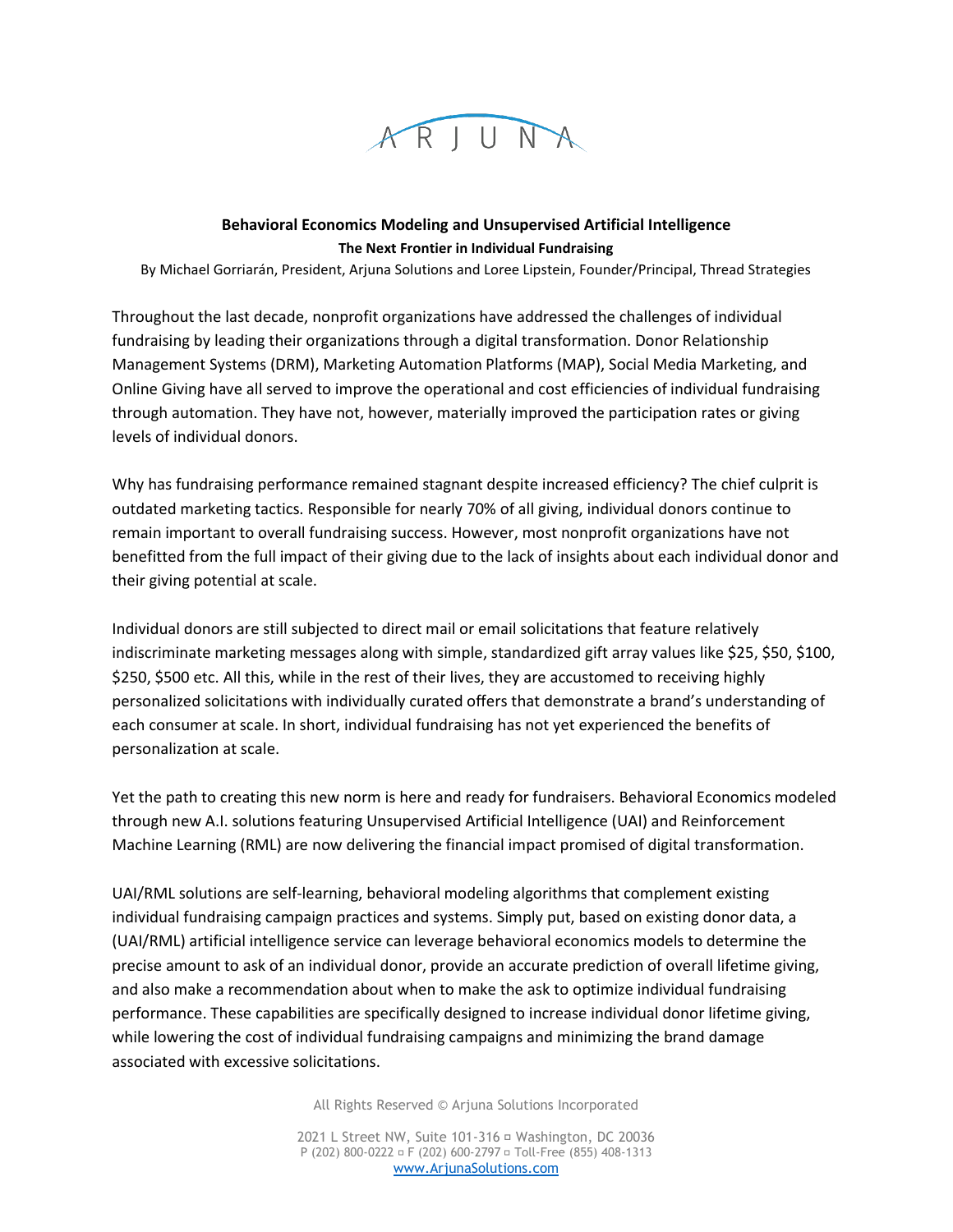This specific form of artificial intelligence has already been in use for enough time and volume to have secured a deep level of distinct domain expertise in the field of individual fundraising. During the past three years, live in-market tests of UAI/RML solutions for individually optimized gift arrays have delivered an average uplift in annual giving of 17.8% in the first year of use, and more over time with consistent application. Additionally, the return on investment from using these artificial intelligence services is compelling, regularly producing fundraising results that rank it as one of the single most effective uses of fundraising budgets.

If your organization is ready to investigate A.I. solutions and behavioral modeling for fundraising, we recommend the following considerations:

- 1. **Evaluate solution provider expertise.** Identify A.I. solution providers that have at least three areas of domain expertise including nonprofit industry expertise, individual fundraising experience, and applied experience conducting individual donor campaigns with UAI/RML solutions. Seek to understand the number of engagements and length of time the provider has been engaged with individual clients solving the specific problem that you are targeting with these technologies. If the provider has not completed numerous, sustained client engagements with UAI/RML artificial intelligence solutions focused on the specific problem you are addressing, and they have not materially reduced their error margin (well below 10%) in this domain, then they have not yet emerged as an A.I. solution provider with "material" expertise.
- **2. Assess the impact on existing fundraising practices, workflows and systems.** Does the provider require you to rearchitect your existing systems in order to leverage their capabilities? Is it necessary to hire new specialists within your organization to know how to deploy, use and manage the technology, as well as keep it up to date and secure? Would you need to change any existing workflows, practices or relationships with marketing or data partners in order to take advantage of a solution? If any of these answers are "yes", then you are considering a relationship with an A.I. solution provider that is excessively complicated. Identify an A.I. solution provider that can easily complement your existing methods, systems and relationships of individual fundraising.
- **3. Understand the data requirements.** The provider should be clear on data dependencies, costs and ownership, as well as providing an ethical approach to using A.I. It is also important to understand whether the economic benefits depicted in the provider's case studies include the fully burdened cost of garnering and managing the data associated with the solution. Responses to the following questions will help determine the full financial ROI of using A.I. for fundraising: Which data sources are required? Who retains ownership of the data after it is used? What is the cost of data? How is donor data privacy and security managed? How are legal compliance requirements for data management and privacy managed within specific nonprofit segments and geographies (HIPAA, PII, CA etc.). How is data stored? Is it reused for any other purpose? Is it co-mingled with data from any other sources? How does the provider ensure that bias is

All Rights Reserved © Arjuna Solutions Incorporated